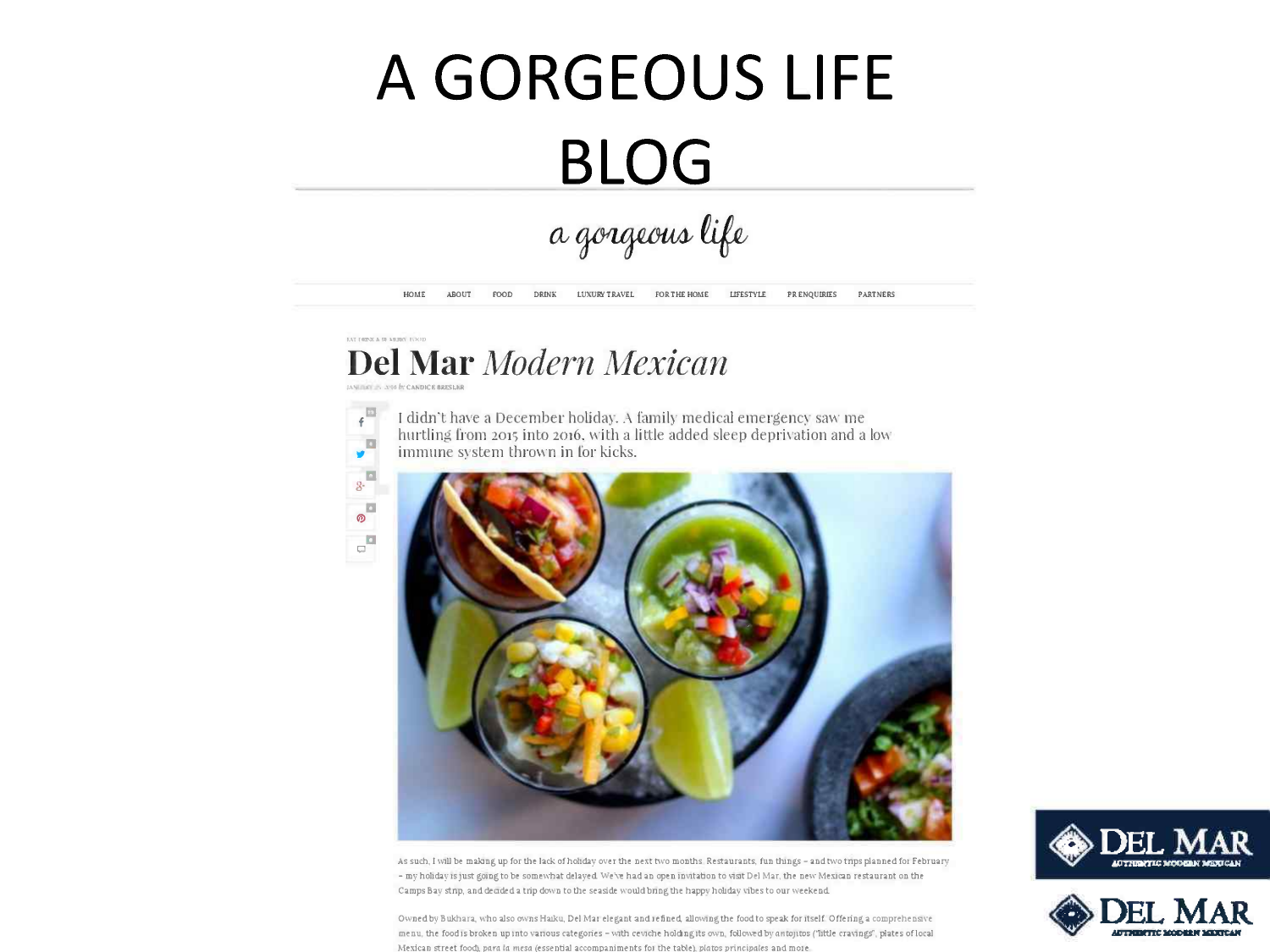Del Mar Modern Mexican





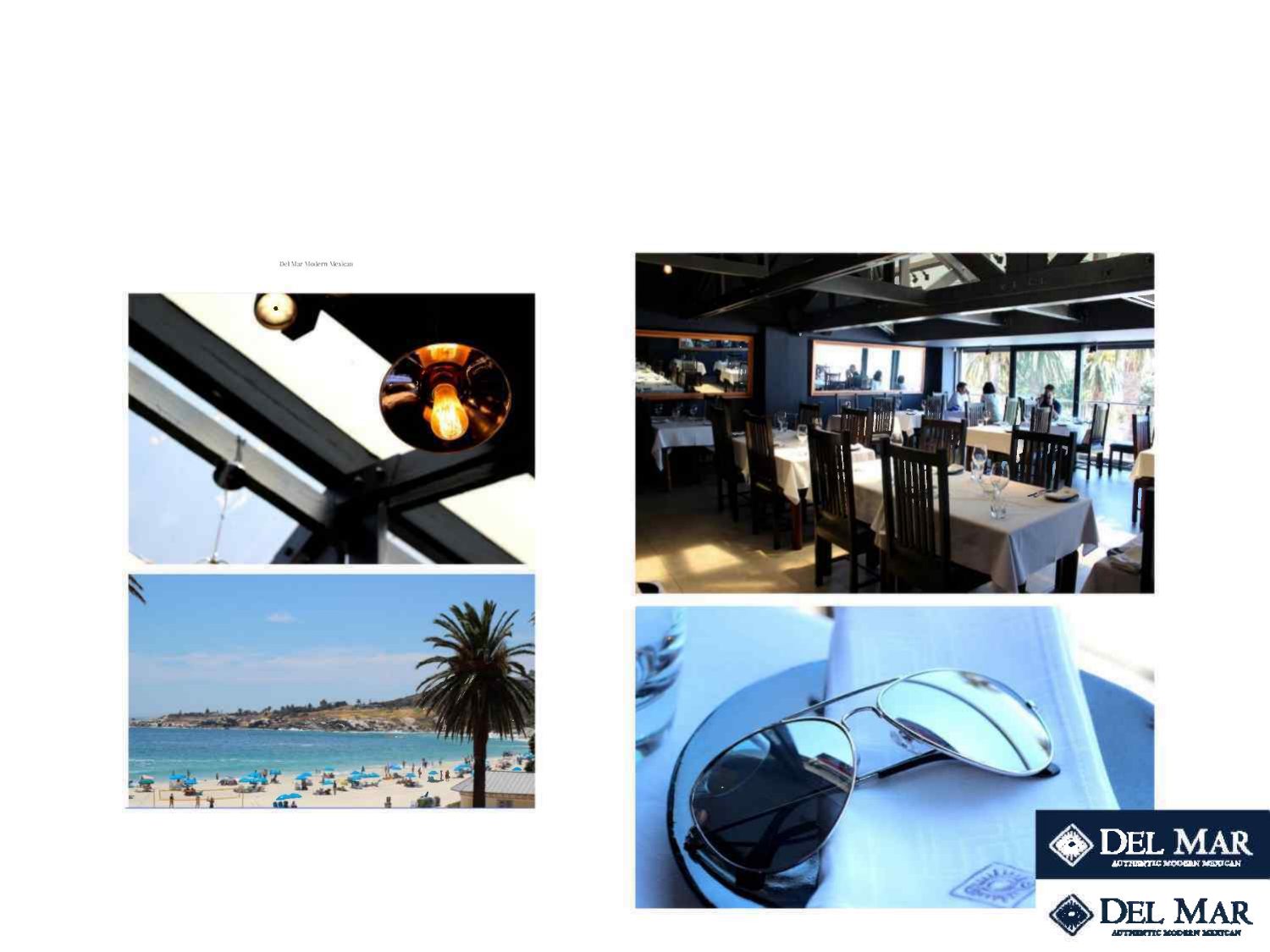Del Mar Modern Mexican



The restaurant is situated on the 1st floor, next to blues. While it can seat 90 people, booking is recommended, especially if you want to secure a sought-after table next to the expansive windows. With a cool sea breeze blowing in, and views of beachgoers, palm trees and local buskers, its position affords diners an even better view than restaurants on street level

Decor is minimal, verging on non-existent. Charcoal walls, heavy wooden chairs and white table cloths are defining features. The only touch of personality is seen if you look up - with beautiful copper, oversized light-bulbs and exposed beams in the ceiling. The down-played decor makes it easier for the food to take centre stage - which is exactly what it did

We started with margaritas, and a selection of para la mesa to enjoy with corn chips. Namely, guacamole, frijoles nero (black beans pureed with epazote) and a selection of salsas.







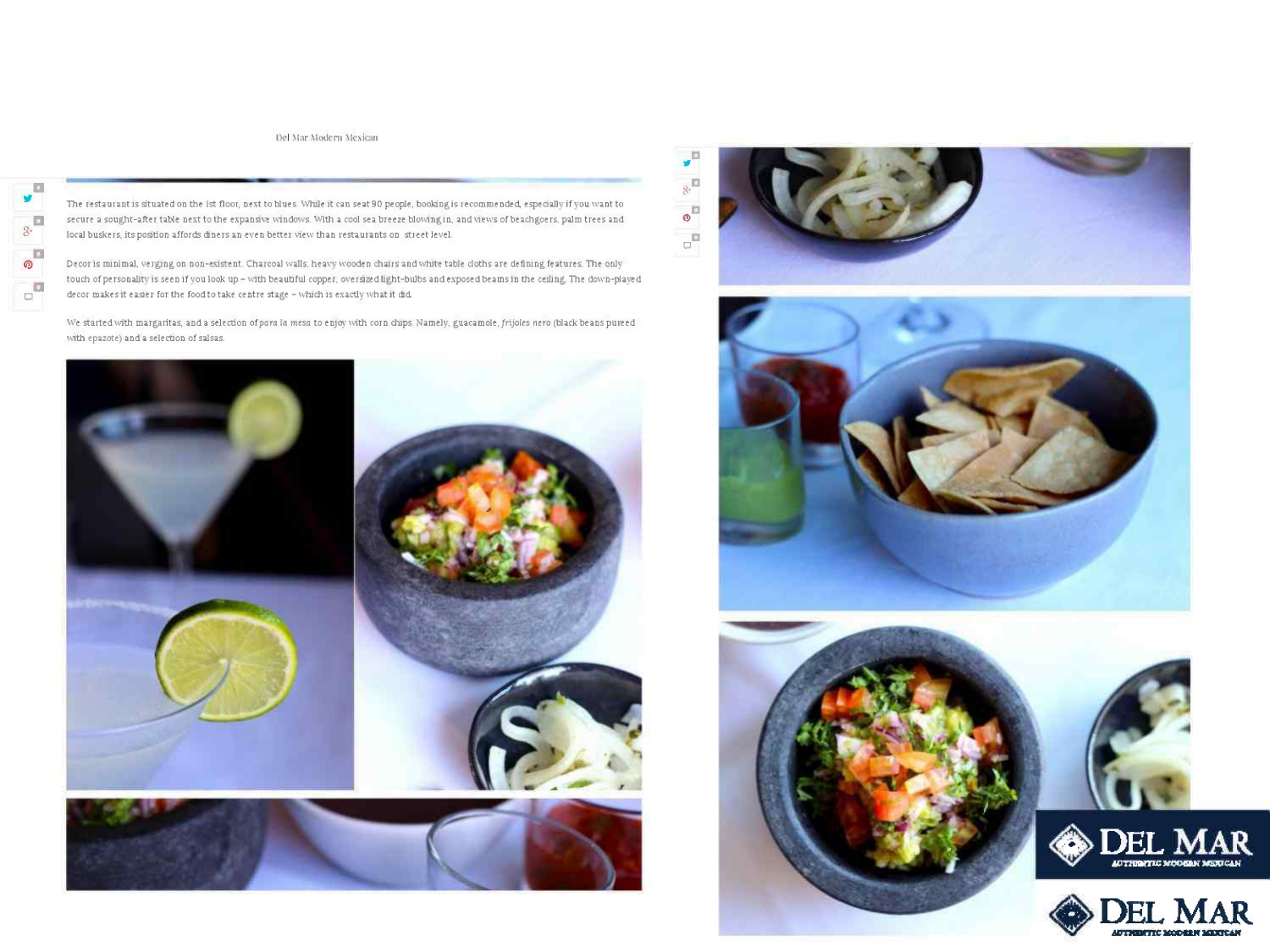#### Del Mar Modern Mexican

 $\overline{\omega}$ 

 $\mathbf{I}$ 

 $\mathfrak{A}$ 

 $\mathfrak{A}^{\prime}$ 

#### Del Mar Medern Mexican

 $\sqrt{n}$  $8 - \Box$  $\boldsymbol{\Phi}^{\text{m}}$  $\mathbf{d}^{\mathbf{B}}$ 

Next, for the Nir, was a trio of cenche. You know they take this speciality sensurily, as they offer eight different varieties. He was sent the line fish option, a trio containing leche de tigre and corn, oninin, lime and fiery chipatle and juliperio, corninder and lemon. While I slopped this round, Ihad absolutely no complaints, as it was such a joy to photograph. The colours were just incredible. Chatting to our waiter, he nientioned that the plidosophybehiist die restaurant might not appeal to all diners. Food comes in smaller portions - eyen main courses - allowing tables to share food and flavours. Not quite tapas, but also not the heavy stodgy Mesican food our palates have become accustomed to

A note on salsas, guaramole and side dishes - they aren't included as the price of a dish. The guaramole costs (EO) and is enough to supply four people as an accompaniment, and you're looking at around R25 each persulsa. Convidening the quality of the sides, I understand why they aren't lumped together with every dish  $\sim$  they deserve to be savoured separately too.









I have it on good authority from the Nr that the ceviche was an absolute winner. Next, pork belly, or pancitude puerco. Served with chipotle and a jalapedio glaze it was sweet, spicy and incredibly tender. Bo jt = you an indication of portion sizes, the pork below was a "title criating" and not a main course-sized portion.





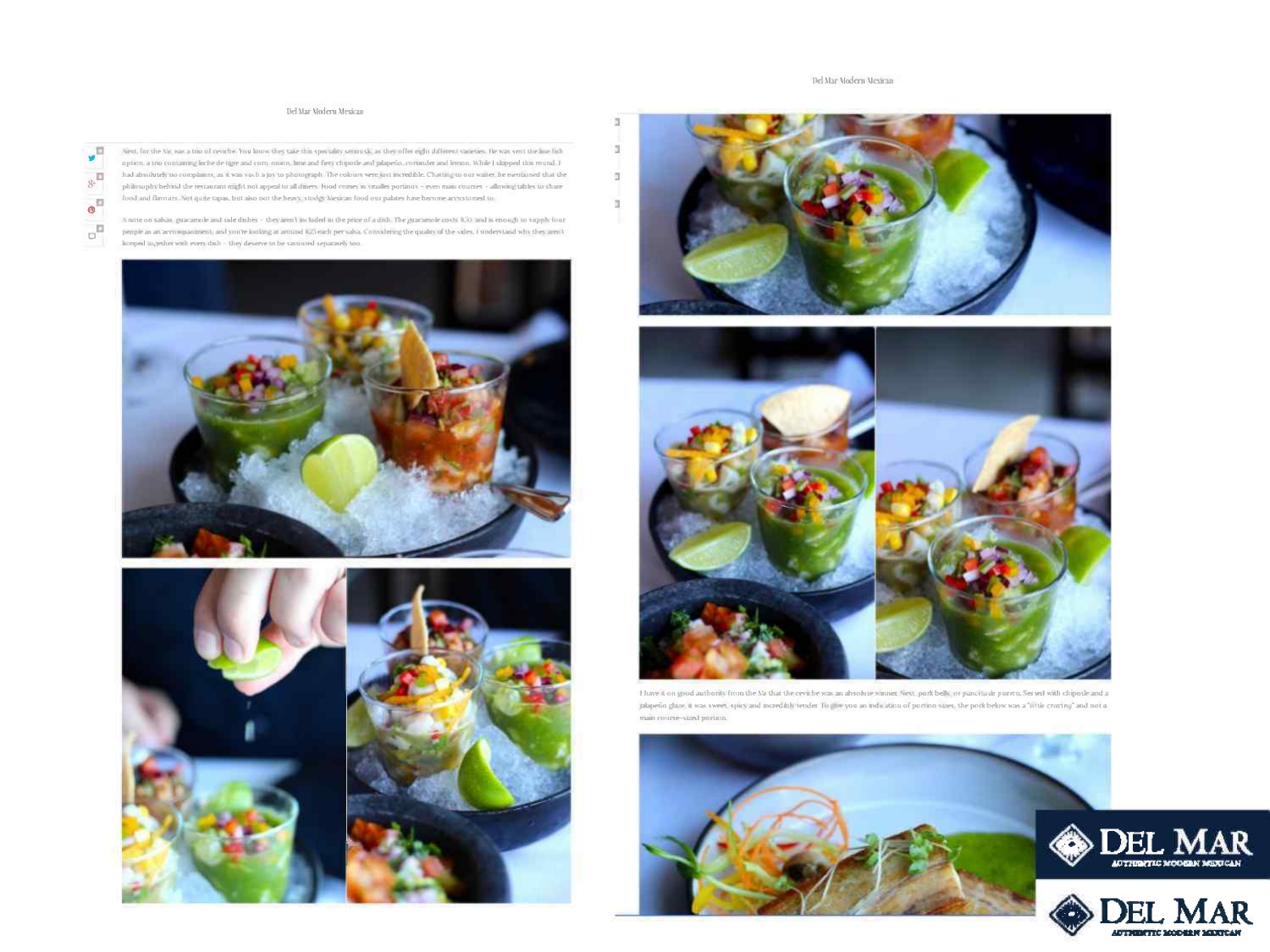

Vis "little cruising" came in the form of vegetarian tozonto pollo - crisps, fried taxos. Filled with baby marrows and topped with ranchem sauce, red onion and conander. Normally veryed with cheese on top. I asked for it to be omitted in order to make the dish vegan. It was a little spicier than I anticipated, but filled any craving I had for conifort food. The perfect balance of crispond chewy, a pile of these would be the perfect accompassiment to a move right at home. We<br>stally phong the idea of Del Var deliveres on hold.





Del Mar Modern Mexican



Title and I shared a main course of calabactnes y houges - mushroom and zuredum failuas. A generous portion of fried exitic matshrooms, peppers and zurefunis are served in a beautiful ceramic bowl, accompanied by guaranole and frijvies nero. The soft cum tortillas are served separately for you to make your own taro. We were given a selection of additional salvas, in order to further placaround with the different flavour combinations. We had a few facurries - including the asalo, chipotle, rende tomatillo and Pico de Golfo - but a word of warning about the Habanero. While it is packed with flavour and deficiously sinolary ... a packs a punch. If you're going to order it, make vare you have enough food to try and absorb the burn afterwards.







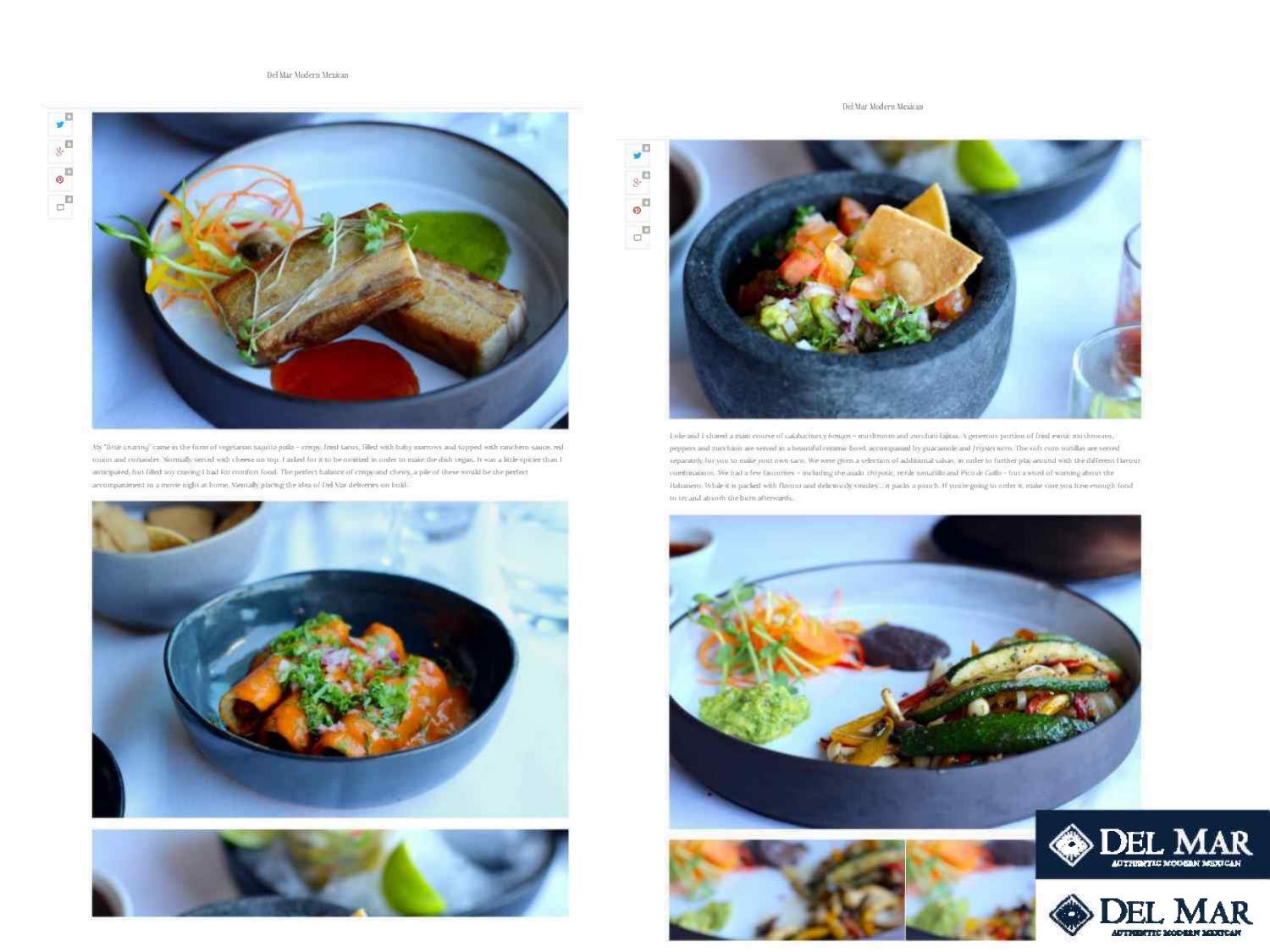

I loved having the freedom of making my own tacos and seeing what flavours I enjoyed the most. Lule and I shared this main course, and couldn't finish it. While we did have a few dishes beforehand I think I could just finish this dish if I'd eaten nothing else.

If you're looking for a place to go with friends, down sigs of frozen marginitas and live off cheap tacos drowned in cheese - then this is not the place for you. However, if you want to experience fine Mexican cuisine, complex flavours and obsessive attention to detail - including sauces that take days to prepare = then I'd recommend boolong at Del Var immediately.



While it has only been open for a few months, I don't see it being brig before it follows in the footsteps of its illuler sixlings Bulthara and Hailuc. and starts collecting the awards. Don't say I didn't warn you.